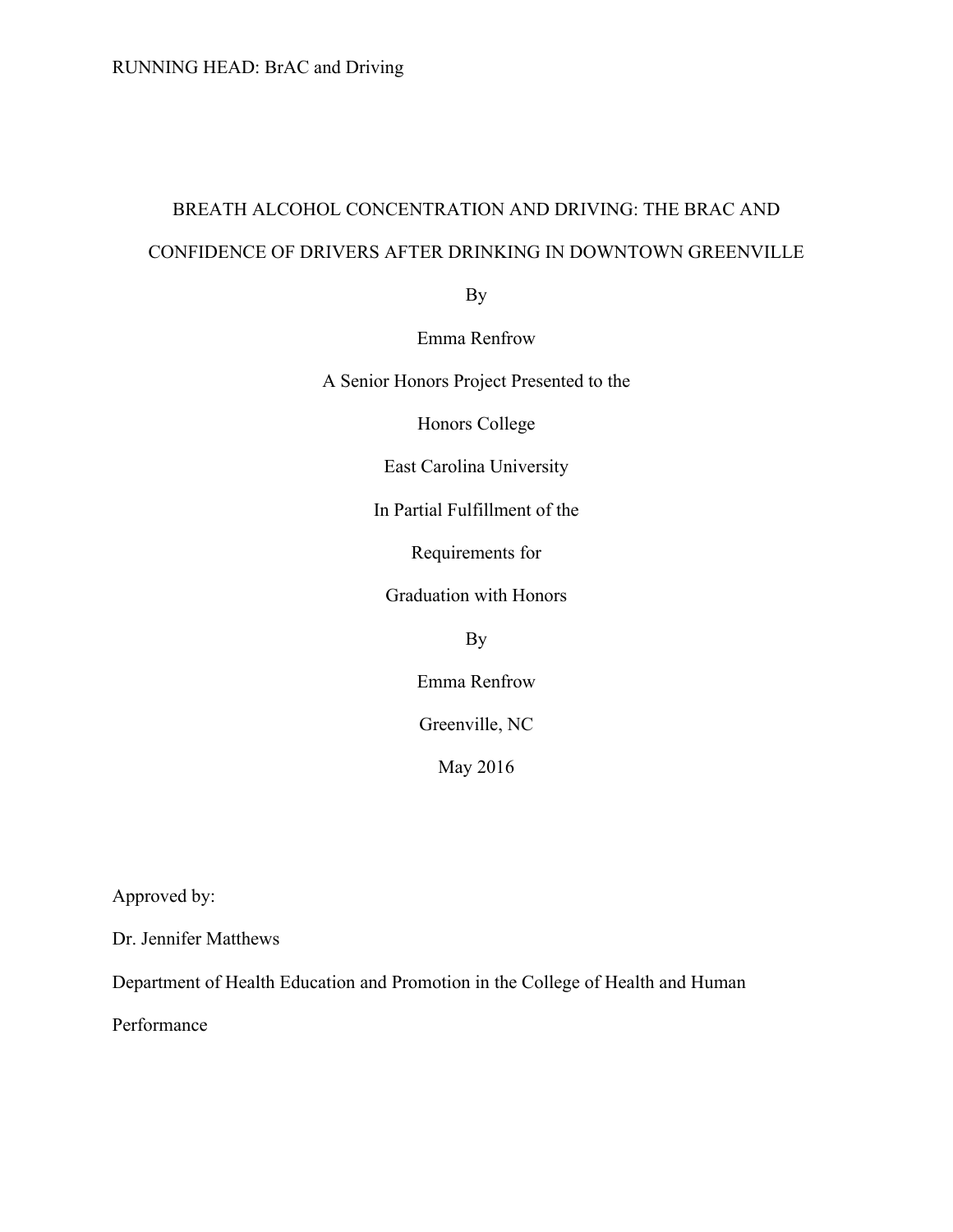## **Abstract**

Consumption of an alcoholic beverage has been proven time and time to have a negative affect on one's cognitive functioning (Phillips & Brewer, 2011). The current study attempted to explore the confidence of bar patrons' ability to drive after consuming alcohol. Two nights were selected during the Fall of 2015 for collection of data. Patrons (N=568) in the area of downtown Greenville, a college town with a plethora of bars, were interviewed and given a brief survey between the hours of 10:30 P.M. and 2:00 A.M. The survey included: demographics, alcohol behaviors, and confidence in their ability to drive. Following the survey, the breath alcohol concentration (BrAC) of the participant was recorded. The mean BrAC of those who did not feel confident in their ability to drive was 0.09% (*SD*=0.05) while the mean BrAC of participants who did feel confident in their ability to drive was 0.05% (*SD*=0.49). These results indicated there was a significant relationship between breath alcohol concentration and their confidence in their ability to drive after consuming alcohol ( $x^2$ =70.383,  $p$ <0.001%) with a medium effect size (Cramer's V=0.357). Established by these results, bar patrons in Greenville, North Carolina are confidently deciphering if they should or should not drive after alcohol consumption; however, as indicated by previous studies, drinking and driving is still a prevalent problem.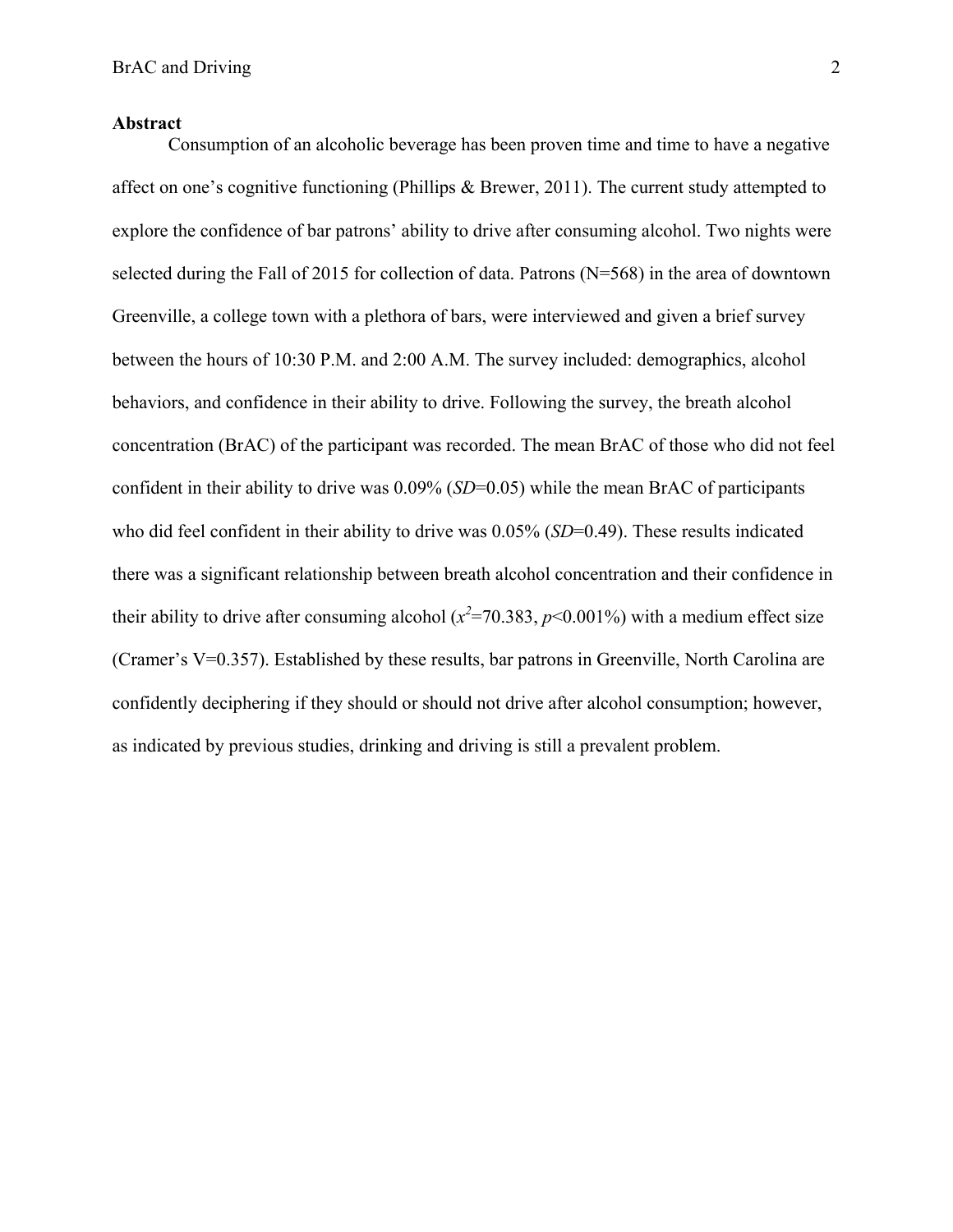## **1. Literature Review**

Drinking on college campuses is almost a social norm, with the prevalence equating to more than 50% of college students have had a drink in the last month (NIAAA, 2015). Excessive and binge drinking on college campuses is thought to be a cause of a majority of the risky behaviors performed by college aged kids. Some examples of these behaviors include drug use, sexual promiscuity, and one of the most common, driving under the influence. Drinking and driving among college students is high. One study found that one in every three college aged students admitted to regularly drinking and driving (Wechsler, Lee, Nelson, and Lee, 2003). The National Institute of Alcohol Abuse and Alcoholism (2015) estimates that 4.8 million people age 18-24 drunk drive each year.

Different characteristics have been studied to have different effects on the likelihood of drinking and driving. Students of age, 21 and over, are usually more likely to participate in heavy drinking and driving rather than students who are underage, as indicated by the 20% increase in prevalence of drinking and driving between the under 21 age group and the 21-23 age group (Wechsler, 2003). Despite of this increase in prevalence, crashes from the under 21 age group are more prevalent after drinking (Peck, Gebers, Voasm, & Romano, 2008). Different factors are thought to contribute to this disparity. One hypothesis is those underage have less experience driving and alcohol would greater impair those with less drinking experience (Peck et al., 2008). Another proposition is the younger the drinker is, the aptitude they have in assessing a situation and making a smart decision is less than that of someone older (Peck et al., 2008). Extrinsic motivational factors also play a role in the age of students who drink and drive. All states have a different set legal limit for underage drivers, known as "Zero Tolerance Laws" (Alcohol Policy Information System, 2015). In fourteen states and the District of Columbia, a minor can receive a DUI for having any alcohol in their system, or a 0.00% BrAC (Alcohol Policy Information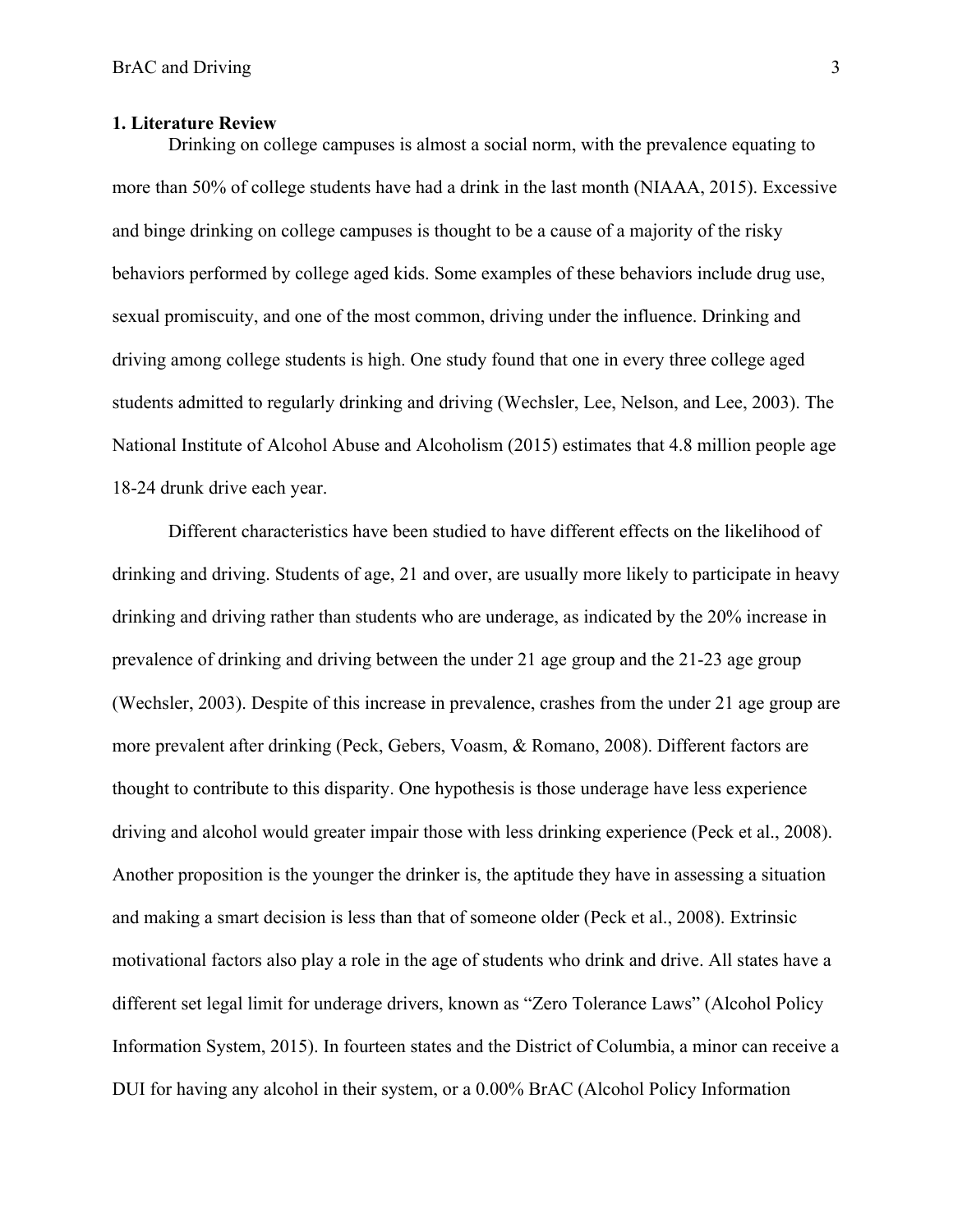System, 2015). Every state has a limit of some kind for minors under 0.02%, mandated to receive federal highway funding (Alcohol Policy Information System, 2015). The punishment for underage drivers being more extreme is thought to account for their motivation to not drink and drive as frequently as those over 21 years of age (Peck et al., 2008).

Gender, race, living arrangement, Greek life affiliation, year in school, and high school binge drinking habits have been shown to greatly influenced drinking and driving habits (Wechsler, 2003). White males involved in Greek organizations were found to have the highest incidence of driving after drinking (Wechsler, 2003). Living arrangements also played a large factor in the likelihood of drinking and driving. Students who lived in dormitories or with parents were less likely to drive than those who lived off campus or in Greek housing (Wechsler, 2003). Habitual drinking patterns also increased the likelihood of driving under the influence. One day of heavy binge drinking in the past thirty days showed a quadruple increase in the drinking and driving (Fairlie et. al., 2010). Individual college and university characteristics were also evaluated in literature, but there was no great indication that college characteristics factored into likelihood of students drinking and driving. Missing from the literature was a review of whether or not BrAC level factored into the confidence their ability to drink and drive. This is an important factor because the increased confidence in their ability to drive, might lead to an increase in their likelihood to drive.

Previous reviews of literature show that impairment is great enough to decrease not only cognitive functioning, but motor skills and reaction times, at approximately 0.05% (Moskowitz & Fiorentino, 2000). There is also evidence to suggest that crash risk increases exponentially with increasing BrAC (Keall, Frith, & Patterson, 2004). Further, for each increase of 0.02%, one study found the likelihood of a crash occurring would double (Keall, Frith, & Patterson, 2004).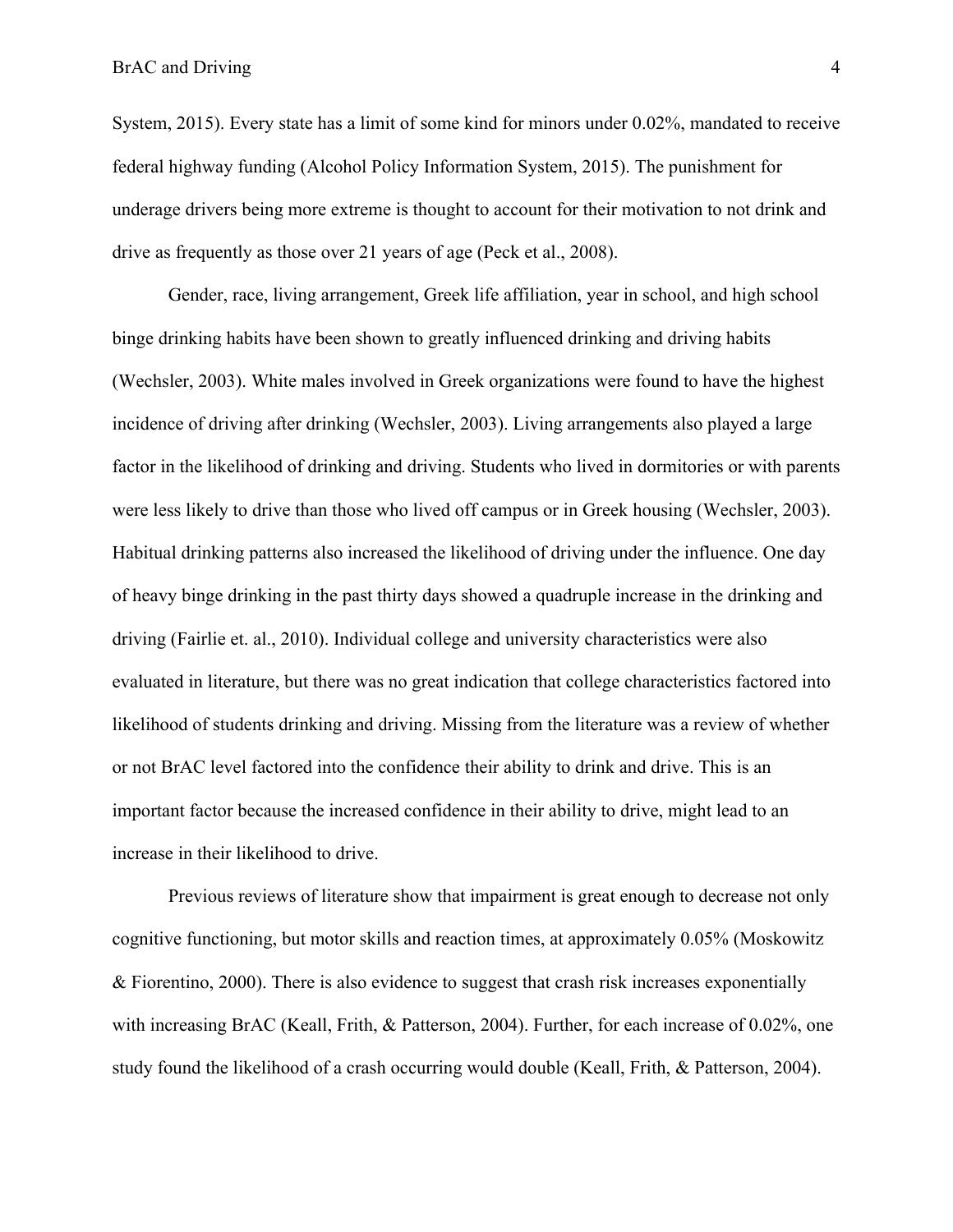#### BrAC and Driving 5

Other studies suggest, that impairment is significant with a BrAC low as 0.03% and the rise between crashes and impairment can greatly increase at a BrAC of 0.01% (Phillips & Brewer, 2011). There is also variation among countries for standard legal limit. In the United States there are Per Se Offense laws. Technically this allows states to decide what is the legal limit drivers must remain under, but in order to receive federal funding for highways a state's legal limit to drive has to be 0.08%; however, in other countries like Sweden it is as low as  $0.02\%$  (Steward  $\&$ Sweedler, 2008). This limit is an important measure, especially when analyzing car crashes after drinking and driving and the factors that contribute to these decisions. When comparing BrAC and crash risk, the increase is exponential (Fairlie et. al., 2010). Among all drivers, one study found that those with a higher BrAC, even as little as 0.04%, were significantly more likely to be in an alcohol crash than those with a lower BrAC (Fairlie et. al., 2010). Among college related deaths, those stemming from alcohol related crash made up 79% in 2006 (Fairlie et. al., 2010). In comparison 41% of all traffic deaths in 2006 were related to alcohol (Fairlie et. al., 2010). It becomes evident how drinking and driving is such a problem among college aged populations.

The purpose of the current study is to analyze the confidence of bar patrons who had been drinking and their ability to drive. After consumption of alcohol, one's confidence could increase. This increased confidence might in turn lead to an increased risk of patrons driving. It is also possible that those with a BrAC below the legal limit who have been drinking might be less confident in their ability to drive, opposed to those with a higher BrAC. Therefore, it is hypothesized that cognitive functioning decreases with intake of alcoholic beverages, the confidence in one's ability to drive will increase with intake of alcoholic beverages. In addition, it is hypothesized certain characteristics of the population, such as age and gender, will influence the confidence of subjects.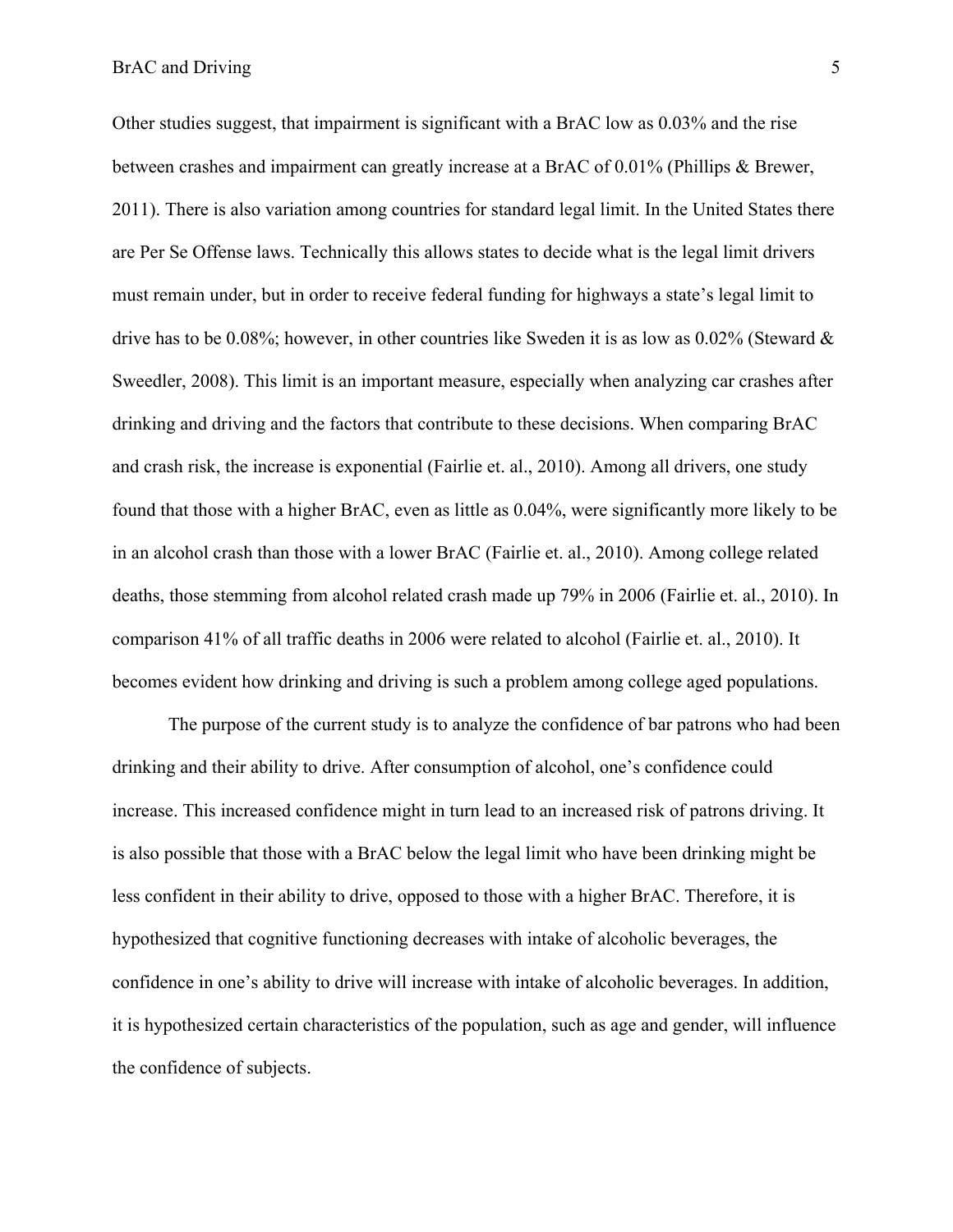#### **2. Methods**

A field study was performed to observe if there was a relationship between consumption of alcoholic beverages and the confidence in the ability to drive after drinking. This study was performed in a college town, in an area with close proximity to bars and restaurants. Both undergraduate and graduate students received training in conducting private, anonymous surveys, who then went out to collect data. This study was approved by the Institutional Review Board.

During the Fall 2015 semester two days were selected when traffic through the designated downtown area would be highest. The graduate and undergraduate researchers dispersed in small groups among the downtown area of the college town to collect data between the hours of 11pm and 2am. Surveyors asked for verbal consent by participants, after giving a brief overview of the study and the purpose. The only requirement for participants was to be age 18 years or older. The survey conducted was face to face with one surveyor and one participant. Items surveyed included demographics, plan for getting home, current confidence in their ability to drive as well as the BrAC reading. Additionally, the survey included questions based off the AUDIT-C, a three item instrument to diagnose hazardous alcohol behaviors (Bush, Kivlahan, McDonell, Fihn, & Bradley, 1998).

After the verbal survey was completed, participants provided a breath sample to measure the BrAC of the participant using a Alco-Sensor IV, intoximeter, Inc. To ensure a more accurate read, all participants were asked to wash their mouths out with clean water if an alcoholic beverage was consumed in the last ten minutes. The BrAC was recorded and the participant was given a range to indicate where their BrAC fell (less than  $0.02$ ,  $0.02$  to  $\leq 0.08$ , or greater than 0.08). When the survey and breathalyzer were complete the participants received information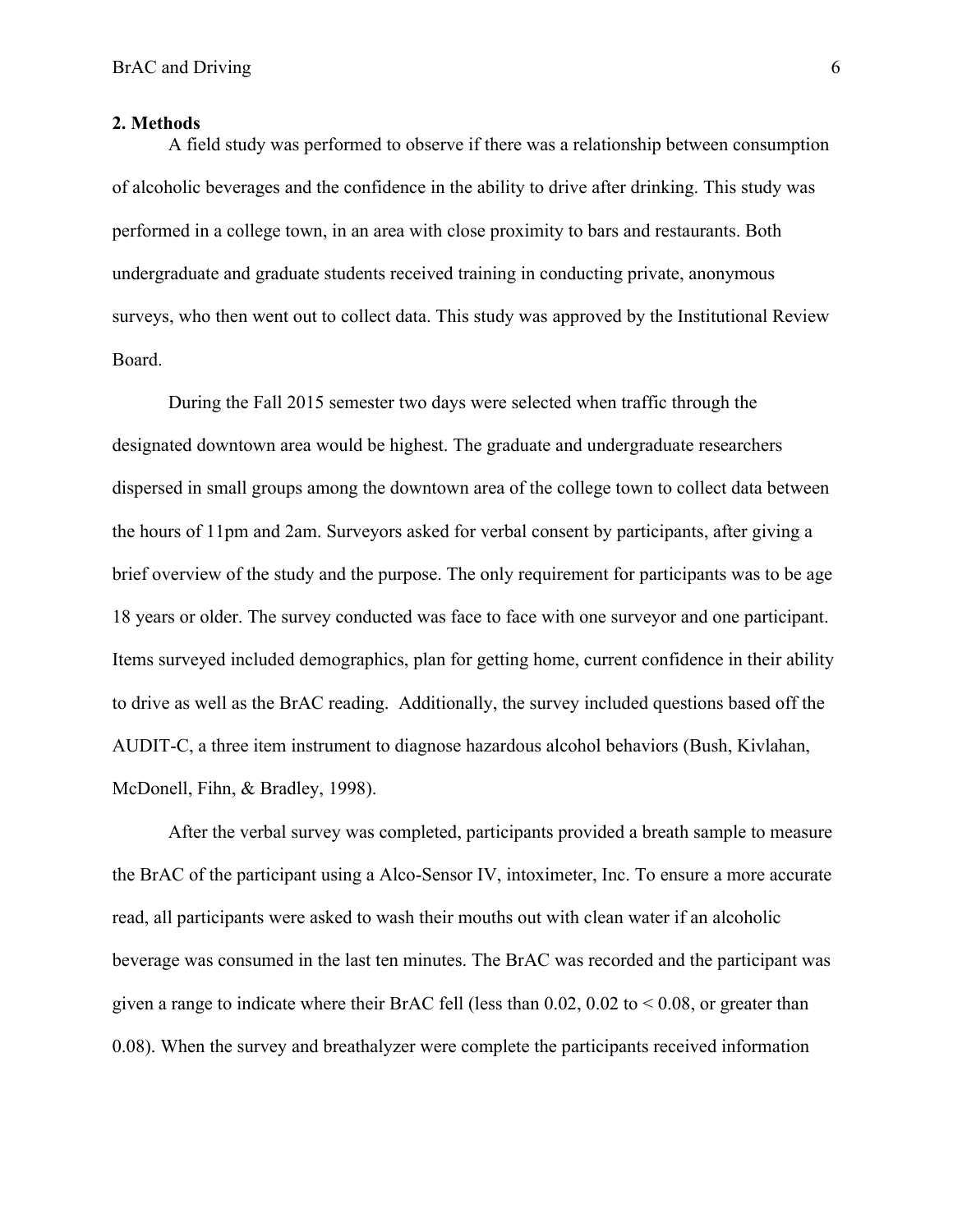about safe ways to get home and a voucher for a free hot dog. The completed surveys were then collected, entered into SPSS, and a data analysis was performed.

## 2.1 Measures

#### *2.1.1 Demographics*

Demographics were considered including: age, sex, race, and college attendance. If participants were actively in school, their school of attendance, class rank, and Greek affiliation were recorded as well.

#### *2.1.2 Plan for Getting Home*

The participants plan for a way from the bar district was recorded. Response choices were *no plan yet, bus, cab, ride home with a non-drinking friend/DD, ride with a friend who has been drinking, walk, drive myself home,* or *other,* where students were asked to provide an alternative for how they intended on getting home.

#### *2.1.3 Alcohol Behaviors*

A series of questions was asked to measure the typical hazardous alcohol usage behaviors among participant based on the AUDIT-C (Bush, Kivlahan, McDonell, Fihn, & Bradley, 1998). This included the number of typical times intoxicated over the last year with answer choices of: *never, monthly or less, 2-4 times a month,* or *more than 4 times a month.* The frequency of consumption of any alcoholic beverage was also recorded with response variables being *never, monthly or less, 2-4 times a month, 2-3 times a week,* or *4 or more times a week.* The typical number of standard drinks consumed a day was recorded. A chart was provided to the participant to quantify what was a standard drink. The responses for this included *none, 1 or 2, 3 or 4, 5 or 6, 7 to 9,* or *10 or more*. The frequency in which the participants participated in binge drinking (6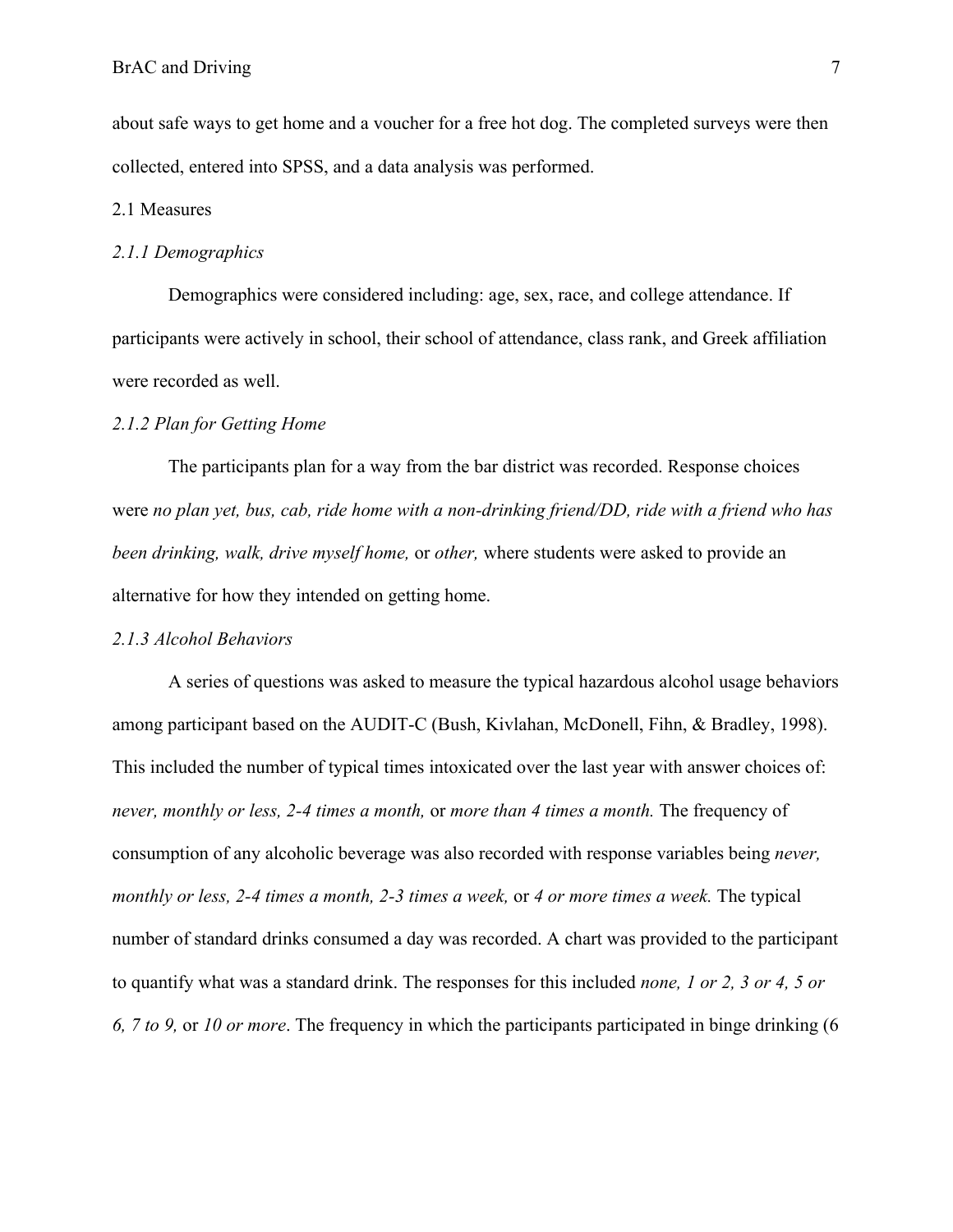or more drinks) during one occasion was measured with the options of *never, less than monthly, monthly, weekly,* or *daily or almost daily*.

## *2.1.5 Confidence to Drive*

To measure the confidence of participants driving ability they were asked to rank their level of agreement with the statement: "If I drive home tonight, I am confident I will get home safely." Their responses were measured by choices of *strongly disagree, disagree, agree,* or *strongly agree*.

# *2.1.6 BrAC*

The BrAC of each participant was recorded after they provided a breath sample. The exact BrAC was recorded. For data analysis purposes, the BrAC range was recoded into three categories of *less than 0.024, 0.025 to 0.074,* and *0.075 and higher*.

#### *2.2 Data Analysis*

In order to view the demographics of the studied population descriptive frequencies were used for age, race, gender, and legal drinking status (over or under 21) as well as the mean BrAC. The confidence question "if I drive home tonight I will get home safely" was analyzed as well with descriptive frequency but the answer choices were divided into two dichotomous variables of *agree* or *disagree*. The age of participants was also divided into a dichotomous variable to represent those over legal drinking age (21 and over) and those underage. A t-test was then used to compare the difference in the means between these two variables. Chi-square tests were run to compare different populations answers to the survey question including: gender and confidence, BrAC range and confidence, and over or under 21 and confidence.

#### **3. Results**

# *3.1 Study Population*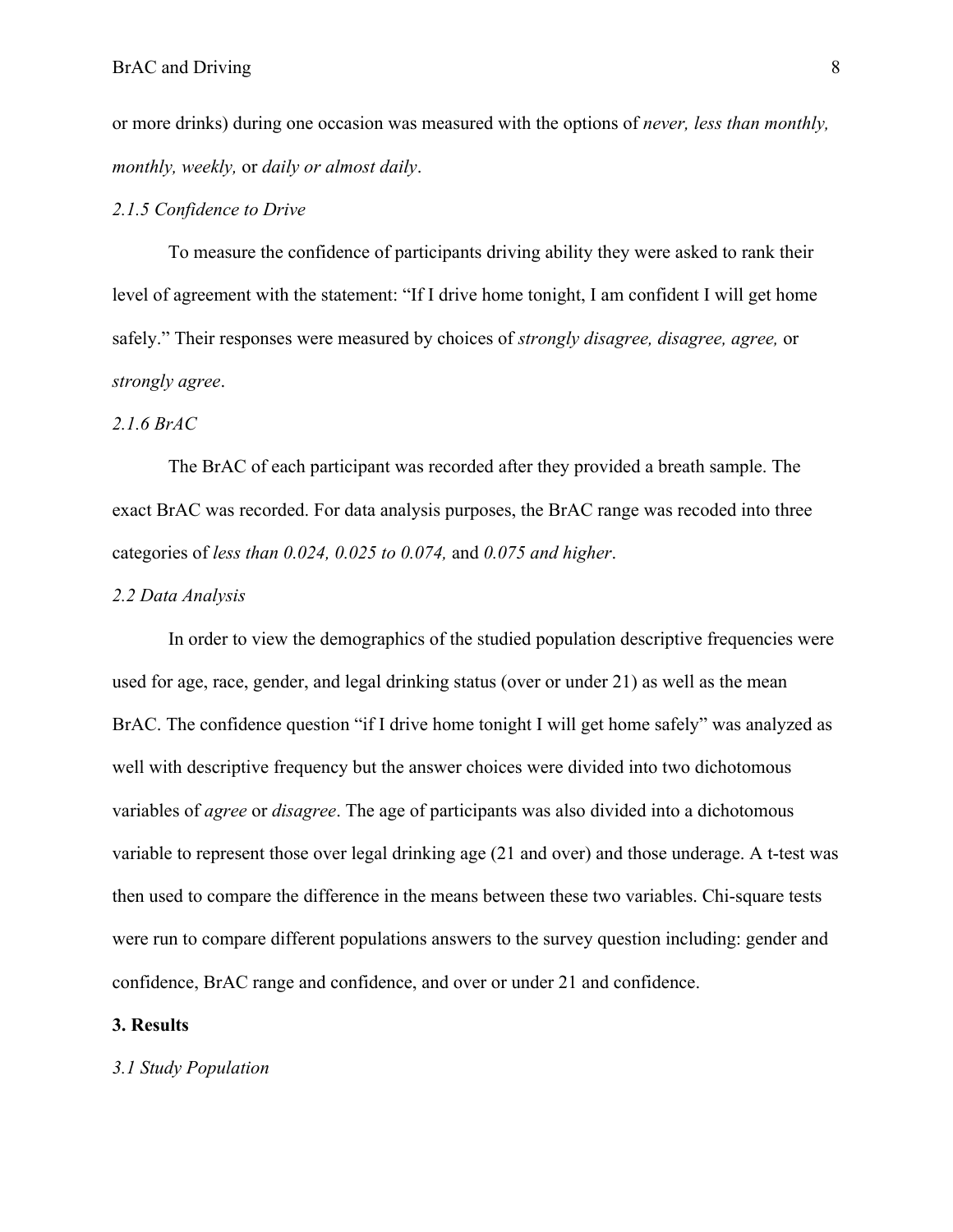The population ( $N=568$ ) was majority males (63.00%) over the legal drinking age of 21

(63.60%). The mean age of the participants was 21.61 (*SD*=3.78).

| <b>Sample Characteristics (N=568)</b> |                   |
|---------------------------------------|-------------------|
| Mean Age                              | $21.61(SD=3.78)$  |
| Gender                                |                   |
| Males                                 | $63.00\%$ (N=358) |
| Females                               | $37.00\%$ (N=210) |
| Race/Ethnicity                        |                   |
| White                                 | $69.70\%$ (N=396) |
| <b>Black</b>                          | $15.00\%$ (N=85)  |
| Other                                 | $14.70\%$ (N=84)  |
| <b>Legal Drinking Status</b>          |                   |
| Under 21                              | $35.40\%$ (N=201) |
| 21 or older                           | $63.6\%$ (N=361)  |
| Mean BrAC                             | $0.07$ (SD=0.053) |

Table 1

A majority of the population reported drinking alcohol 2-3 times a week or 2-4 times a month (63%). While 42% of the population reported having no drinks on a typical day, nearly 34% reported having 6 or more drinks on one occasion (binge drinking) weekly. The mean BrAC of the overall population was 0.07 (*SD*=0.05).

# *3.2 Confidence Driving Home*

When dividing the collected data into a dichotomous variable of agree or disagree, more than half of participants (53.80%) disagreed with the statement: "If I drive home tonight I will get home safely" and 46.00% agreed with the statement. There is a statistical significance difference found in the mean BrAC of those who agreed and disagreed with the statement  $(t=70.40, p<.001)$ . The participants who disagreed with the statement had a mean BrAC of 0.09 (*SD*=0.05) while those who agreed had a mean BrAC of 0.05 (*SD*= 0.49).

*3.3 Gender, Age, and BrAC Range and Confidence Driving Home*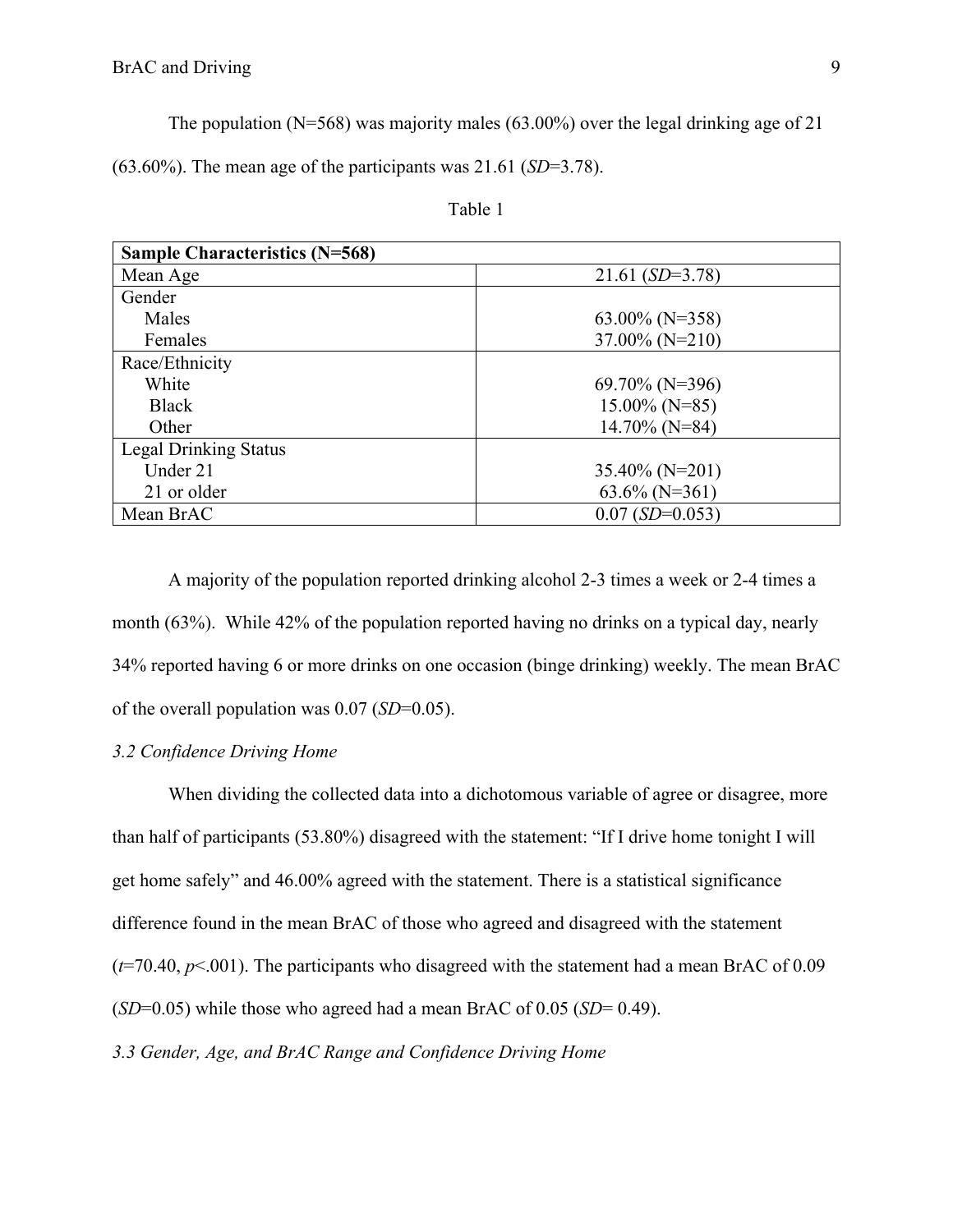More males reported being confident in their ability to arrive home safely, however there was no significant relationship found between gender and confidence in driving home  $(X^2=2.960,$  $p=0.085$ ). There was also no significant relationship found between the dichotomous age variables (over and under 21) and confidence in driving  $(X^2=0.093, p=0.761)$ . There was a significant relationship between the range of the BrAC and the confidence of participants  $(X^2=70.383, p \le 0.001)$  with a medium effect size (Cramer's V=0.357). A significant relationship was also observed between the confidence of drivers under 21 and the BrAC range  $(X^2=47.426, p$  $< 0.001$ ) with a medium effect size (Cramer's V=0.492) as well as the confidence of drivers over 21 and the BrAC range ( $X^2$ =28.248,  $p$  < 0.001) with a medium effect size (Cramer's V=0.284,  $p$ )  $< 0.001$ )

# *3.4 Hazardous Drinking and Confidence Driving Home*

Using the AUDIT-C questions, a significant relationship was exhibited between the frequency of having a drink containing alcohol and the driving confidence of participants  $(X^2=14.918, p=0.005)$  with a small effect size (Cramer's V=0.162,  $p < 0.001$ ). Another significant relationship was found between frequency of binge drinking and confidence of driving ( $X^2$ =23.836,  $p$  <0.001) with a small effect size (Cramer's V=0.205,  $p$  < 0.001). There was no significant relationship between average number of drinks in a day and confidence in driving.

## **4. Discussion**

The purpose of this study was to examine if a relationship was present between the BrAC of an individual who had consumed alcohol and their confidence in their own ability to drive home and arrive safely. Different characteristics were also observed to see if they contributed to being more confident after drinking. More than half of the sample population reported they were not confident if they drove home they would arrive safely (53.80%). Those who reported not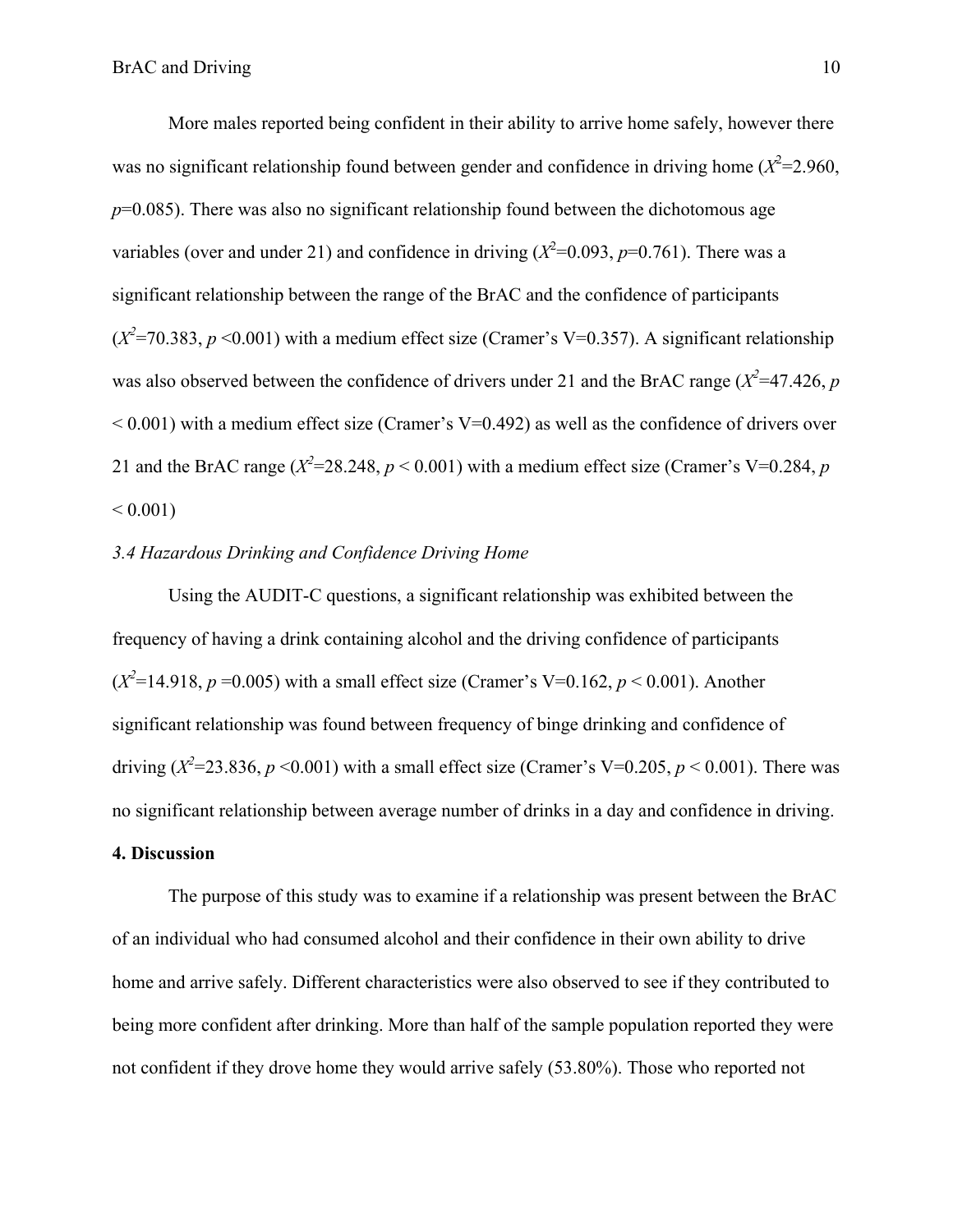being confident in their driving ability had a mean BrAC of 0.09 (*SD=*0.05), indicating they were aware they would be above the legal limit and safe limit to drive. The participants who reported they were confident they could drive home safely had a mean BrAC of 0.05 (*SD*=0.49). These results are an indication perhaps the research participants can correctly decipher if they are too intoxicated to drive.

Gender did not present a significant relationship with participant's confidence in driving ability; however, more males reported they felt confident driving home (30.80%). The dichotomous age variable, over or under legal drinking age, also did not show a significant relationship to confidence driving. There was a significant relationship between the range of the BrAC and the confidence in participants driving ability. Approximately 32% of participants who's BrAC was over 0.075 disagreed they would make it home safely if they drove, while only 15.4% of those with a BrAC over 0.075 agreed they would indeed safely make it home if they drove. These results do indicate the overall population's ability to discern whether or not they should drive, yet there are still a number of participants who felt they could drive even though they were close or over the legal limit. The increased confidence of drivers over 21 might be due in part to the Zero Tolerance Law in the state of North Carolina.

Since the sample used was a convenience sample done in a very specific geographical area with a college located in close proximity to the studied area, this study presents limitations that should be taken into account. First, this sample may not give a representation of the general population. There was also a smaller sample size used than was originally intended due to inclement weather. In specific regards to the question about participant's confidence driving home, there were several limitations. All of the data being self-reported leaves some limitation to how accurate the information received is as well.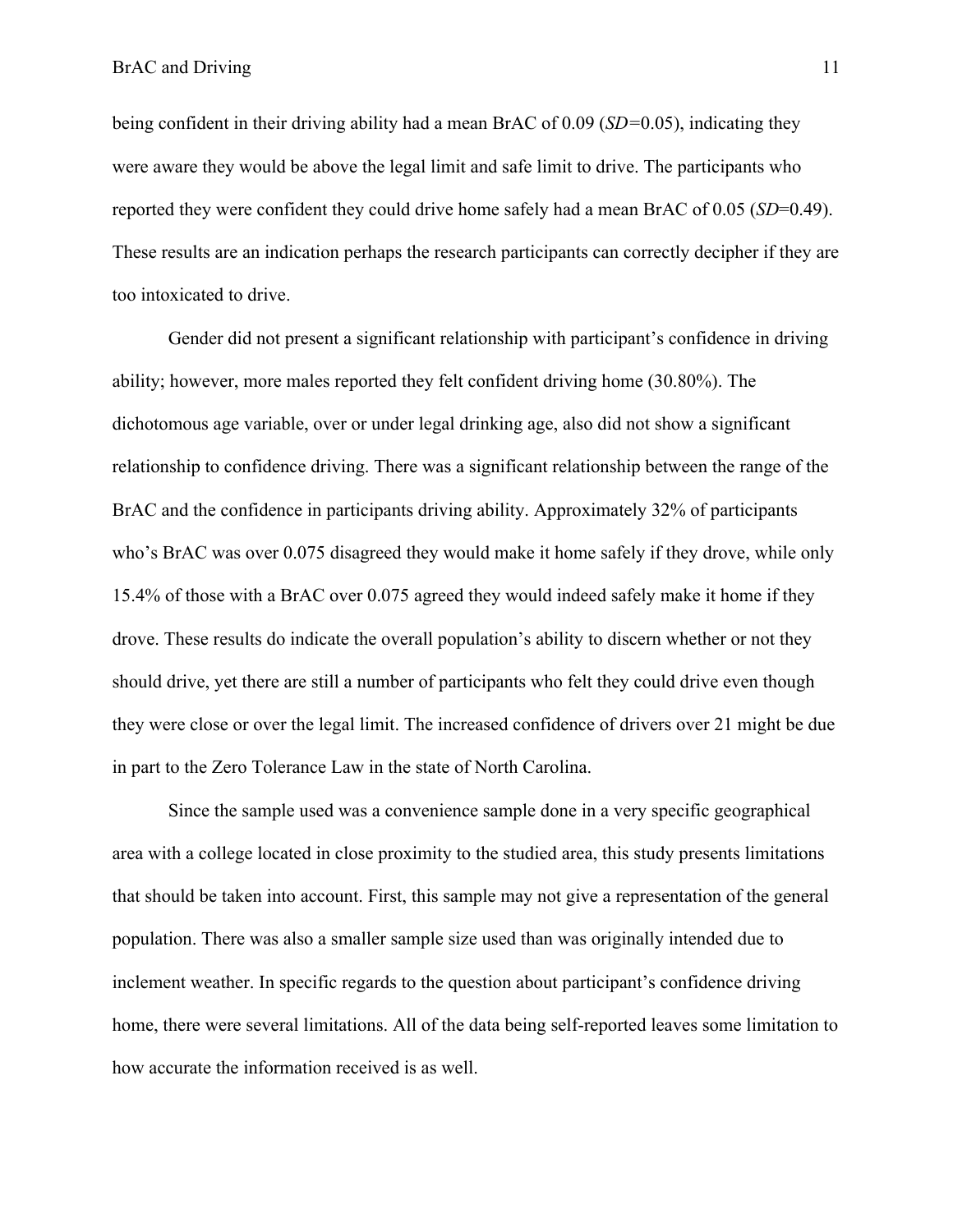This study demonstrated that bar patrons might be able to decipher their ability to drive after drinking, but there are still bar patrons who are confident in their ability to drive after drinking even though they had a BrAC over the legal limit. An additional analysis and field study should also be done to analyze the motor skills at different BrAC and if frequency of consumption increases participant's motor skills when under the influence of alcohol. Other studies and data analysis should be done to analyze if 0.08% is an acceptable legal limit. If crashes are significantly more likely at 0.08% than a lower BrAC, states could look into lowering legal limits for driving to discourage drivers from making unsafe decisions about driving after drinking. Comparing data to the age of drivers could observe the effectiveness of Zero Tolerance Laws.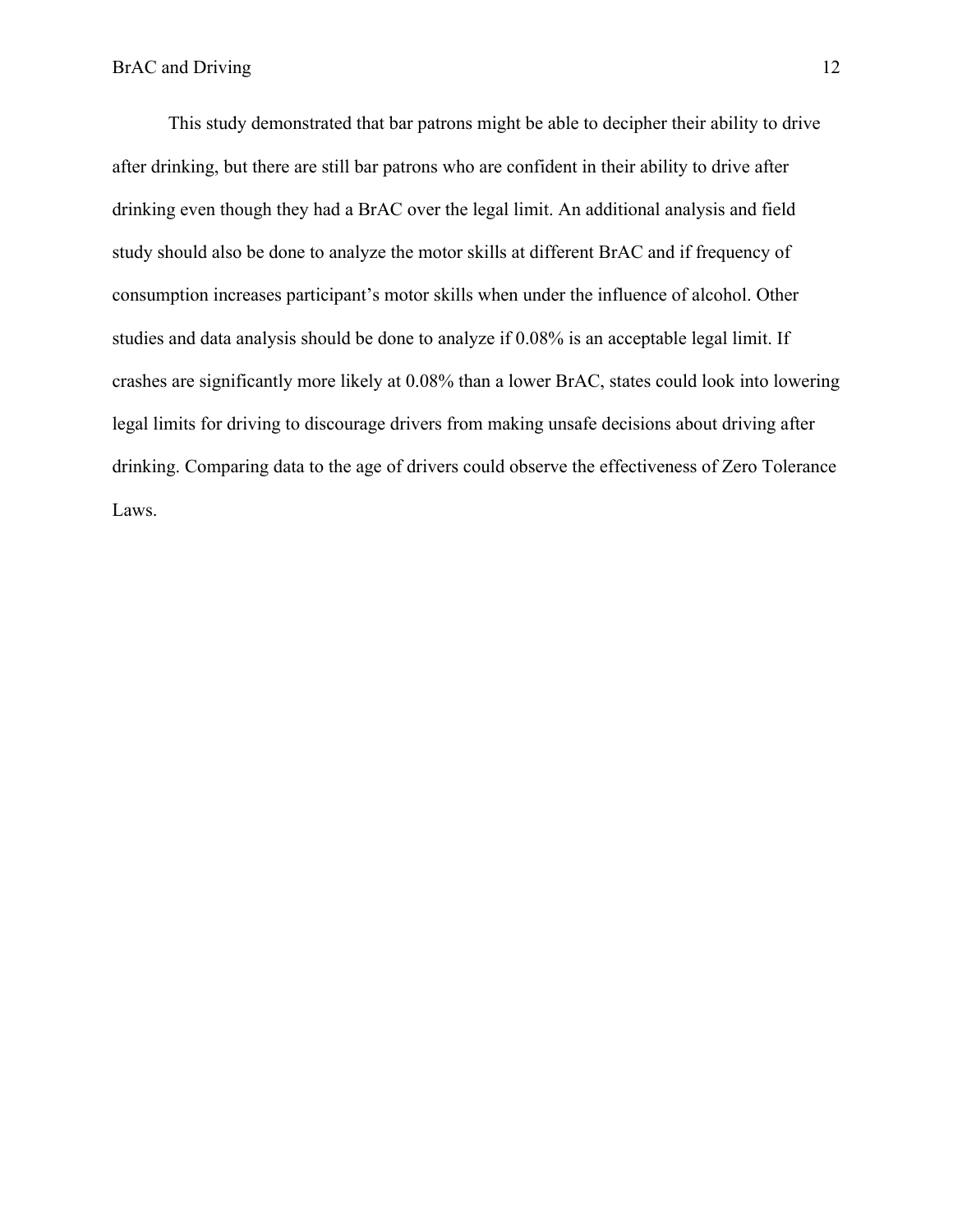# **References**

Alcohol Policy Information System. (2015) *Blood alcohol concentration (BAC) limits: youth (underage operators of noncommercial motor vehicles).* Retrieved from http://alcoholpolicy.niaaa.nih.gov/Blood\_Alcohol\_Concentration\_Limits\_Youth\_Undera ge Operators of Noncommercial Motor Vehicles.html?tab=about&date=1/1/1998&dat eStart=1/1/1998&dateEnd=1/1/2015&onlyChanges=True.

- Bradley, K., DeBeneditti, A., Volk, R., Williams, E., Frank, D., & Kivlahan, D. (2007). AUDIT-C as a brief screen for alcohol misuse in primary care. *Alcoholism: Clinical and Experimental Research, 31*(7), 1208-1217.
- Bush, K., Kivlahan, D. R., McDonell, M. B., Fihn, S. D., & Bradley, K. A. (1998). The AUDIT alcohol consumption questions (AUDIT-C): An effective brief screening test for problem drinking. ambulatory care quality improvement project (ACQUIP). alcohol use disorders identification test. *Archives of Internal Medicine, 158*(16), 1789-1795.
- Fairlie, A., Quinlan, K., Dejong, W., Wood, M., Lawson, D., & Witt, C. (2010) Sociodemographic, behavioral, and cognitive predictors of alcohol-impaired driving in a sample of U.S. College Students. *Journal of Health Communication, 15,* 218-232. Doi:10.1080/10810730903528074.
- Keall, M., Frith W., & Patterson, T. (2004) The influence of alcohol, age, and number of passengers on the night-time risk of drive fatal injury in New Zealand. *Accident Analysis and Prevention*, *36,* 49-61.
- National Institute of Alcohol Abuse & Alcoholism. (2015) *College Drinking.* Retrieved from http://pubs.niaaa.nih.gov/publications/CollegeFactSheet/CollegeFactSheet.pdf.